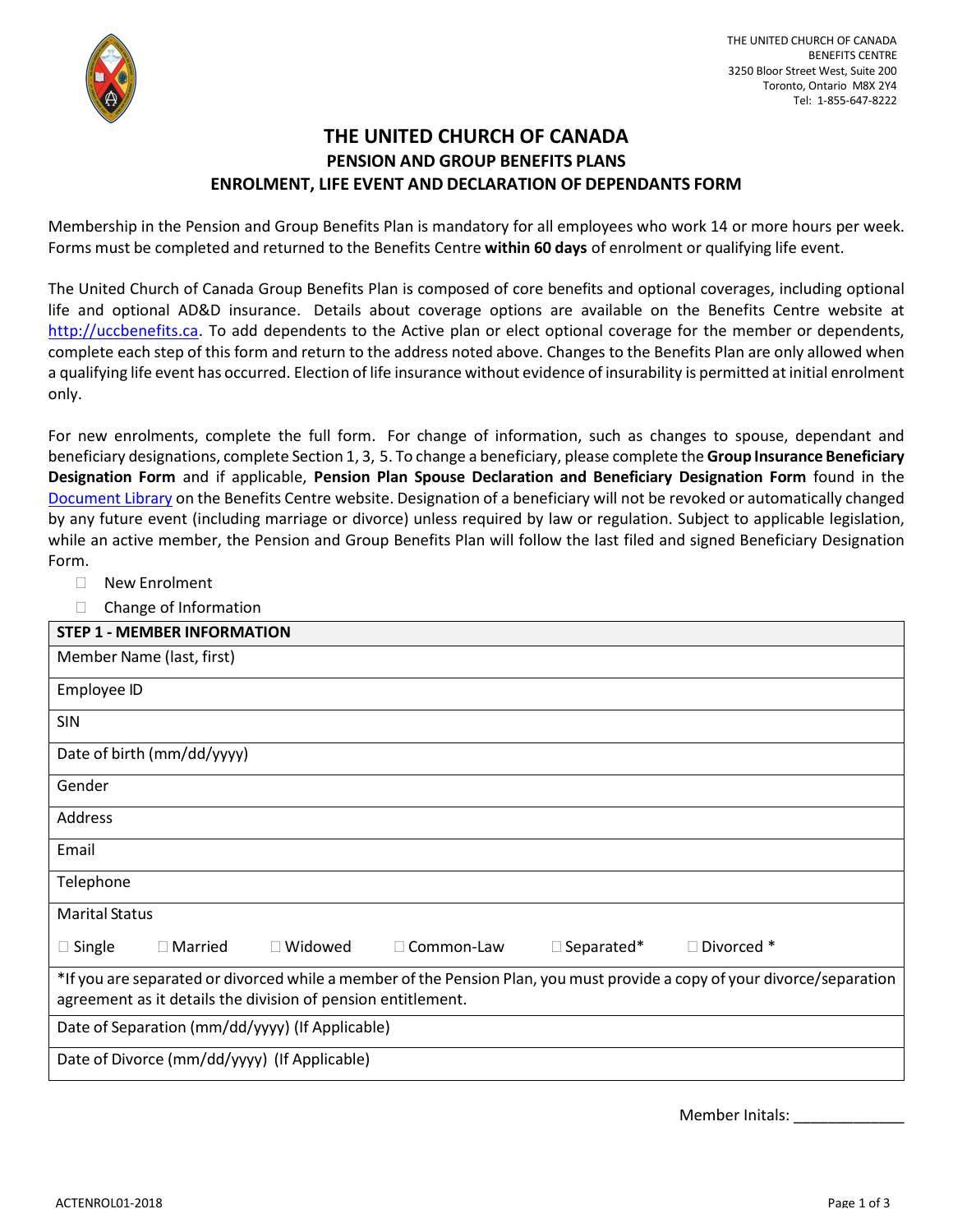| <b>Member Name</b>                                                                                                                                            |        |               |   |              | Employee ID                         |                               |        |  |  |
|---------------------------------------------------------------------------------------------------------------------------------------------------------------|--------|---------------|---|--------------|-------------------------------------|-------------------------------|--------|--|--|
| <b>STEP 2 - LIFE EVENT</b>                                                                                                                                    |        |               |   |              |                                     |                               |        |  |  |
| Type of Life Event (Refer to Benefits for Active Members Booklet, Change in Status Section)                                                                   |        |               |   |              |                                     |                               |        |  |  |
| $\Box$ Birth/Adoption<br>□ Loss/Gain of Coverage<br>$\Box$ Marriage<br>□ Common-Law<br>□ Divorce                                                              |        |               |   |              |                                     |                               |        |  |  |
| Qualifying Event Date (mm/dd/yyyy)                                                                                                                            |        |               |   |              |                                     |                               |        |  |  |
| <b>STEP 3 - DECLARATION OF DEPENDENTS</b>                                                                                                                     |        |               |   |              |                                     |                               |        |  |  |
| Spouse and/or eligible children must be declared below. If there are more than five dependents, attach a separate sheet<br>with the applicable information.   |        |               |   |              |                                     |                               |        |  |  |
|                                                                                                                                                               |        |               |   | Check        |                                     | Check box below if            |        |  |  |
|                                                                                                                                                               |        | Date of birth |   |              | applicable box<br>if child is 18 or | dependant is<br>covered under |        |  |  |
| Dependant's Name (last, first)                                                                                                                                | Gender | (mm/dd/yyyy)  |   | Relationship | older                               | another private plan          |        |  |  |
|                                                                                                                                                               |        |               |   | Spouse       | Student<br>$\Box$                   |                               |        |  |  |
|                                                                                                                                                               |        |               |   | Child        | <b>Disabled</b><br>$\mathbb{R}^n$   |                               | $\Box$ |  |  |
|                                                                                                                                                               |        |               |   | Spouse       | Student<br>$\Box$                   |                               |        |  |  |
|                                                                                                                                                               |        |               |   | Child        | <b>Disabled</b><br>$\Box$           | Ш                             |        |  |  |
|                                                                                                                                                               |        |               |   | Spouse       | Student<br>$\Box$                   |                               |        |  |  |
|                                                                                                                                                               |        |               |   | Child        | <b>Disabled</b><br>$\mathbb{R}^n$   | □                             |        |  |  |
|                                                                                                                                                               |        |               |   | Spouse       | Student<br>$\Box$                   | Ш                             |        |  |  |
|                                                                                                                                                               |        |               |   | Child        | <b>Disabled</b><br>$\Box$           |                               |        |  |  |
|                                                                                                                                                               |        |               |   | Spouse       | Student<br>$\Box$                   |                               |        |  |  |
|                                                                                                                                                               |        |               | □ | Child        | <b>Disabled</b><br>$\Box$           | $\Box$                        |        |  |  |
| STEP 4 - NON-SMOKER/SMOKER DECLARATION                                                                                                                        |        |               |   |              |                                     |                               |        |  |  |
| Indicate by initialing the appropriate box:                                                                                                                   |        |               |   |              |                                     | <b>MEMBER</b>                 | SPOUSE |  |  |
| I certify, as a true fact, that I and/or my spouse have used tobacco products in the 12-month<br>period immediately preceding the date written in Step 6.     |        |               |   |              |                                     |                               |        |  |  |
| I certify, as a true fact, that I and/or my spouse have not used tobacco products in the 12-month<br>period immediately preceding the date written in Step 6. |        |               |   |              |                                     |                               |        |  |  |

Member Initials: \_\_\_\_\_\_\_\_\_\_\_\_